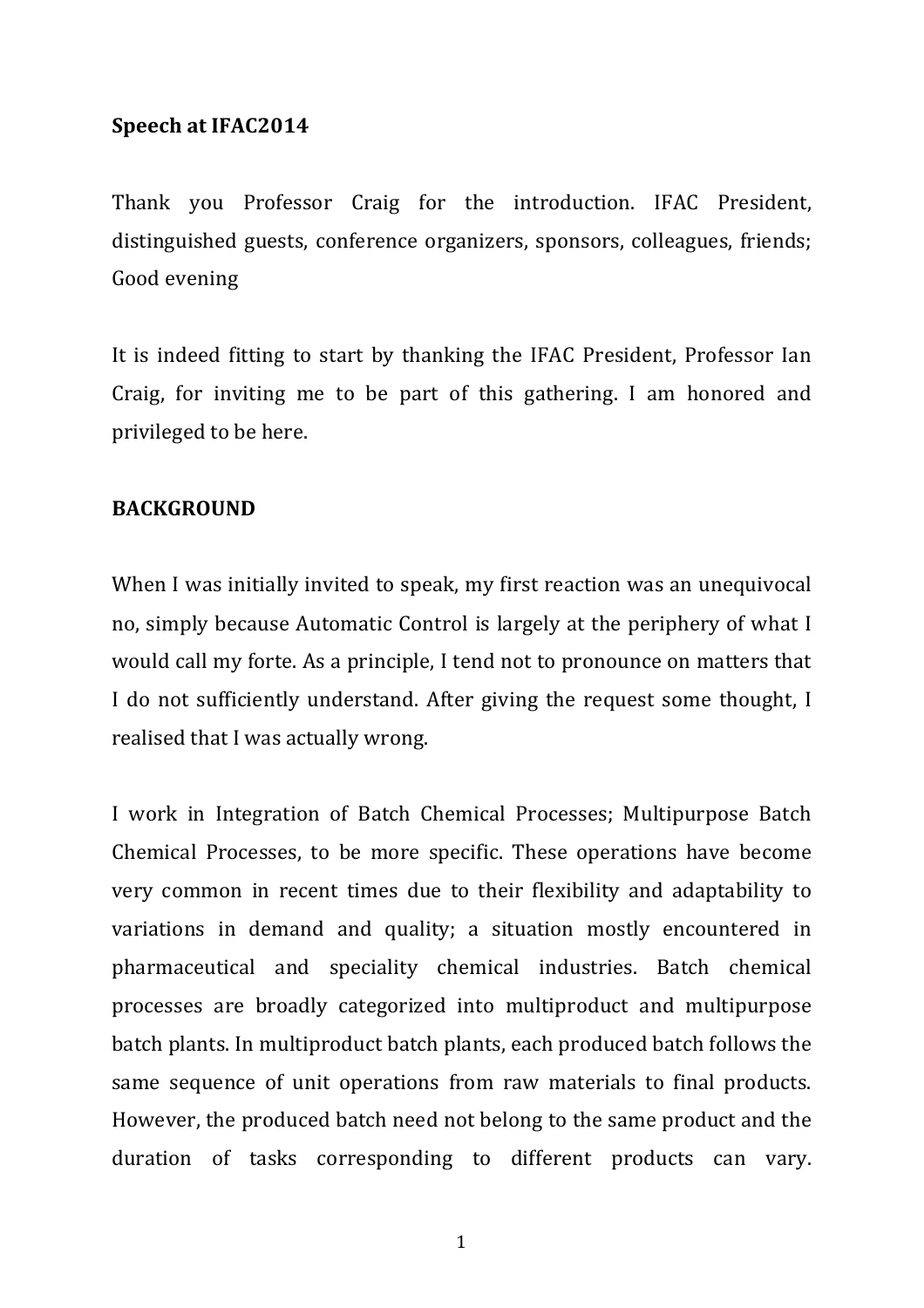Consequently, multiproduct batch facilities are ideally suited to products with identical and fixed recipes. If the recipes of the products involved vary from one batch to another, multipurpose batch facilities, tend to be the ideal choice. The variation in recipes for the different batches does not necessarily mean the variation in products. In other words, the same product can have different recipes. As a result, multipurpose batch facilities are appropriate in the manufacture of products that are characterized by variations in recipes.

It is evident from the foregoing description that multipurpose batch chemical plants are combinatorially more complex than multiproduct batch plants. This complexity is not only confined to operation of the plant, but also extends to mathematical formulations that describe multipurpose batch plants. Invariably, a mathematical formulation that describes multipurpose batch plants is also applicable to multiproduct batch plants. However, the opposite is not true. It is solely for this reason that most of the effort in the development of mathematical models for batch chemical plants should be aimed at multipurpose rather than multiproduct batch plants.

Batch Chemical Process Integration is a specialized branch of the broader field of Process Integration. As you may all know, Process Integration is not necessarily a new field; it was founded in the late 70's for energy optimization and evolved to what became known as Pinch Technology, with most contributions emanating from the then University of Manchester Institute of Science and Technology, my alma mater. Implicitly, the technology was geared towards continuous processes at steady-state. It has been applied with great success ever since, not only in energy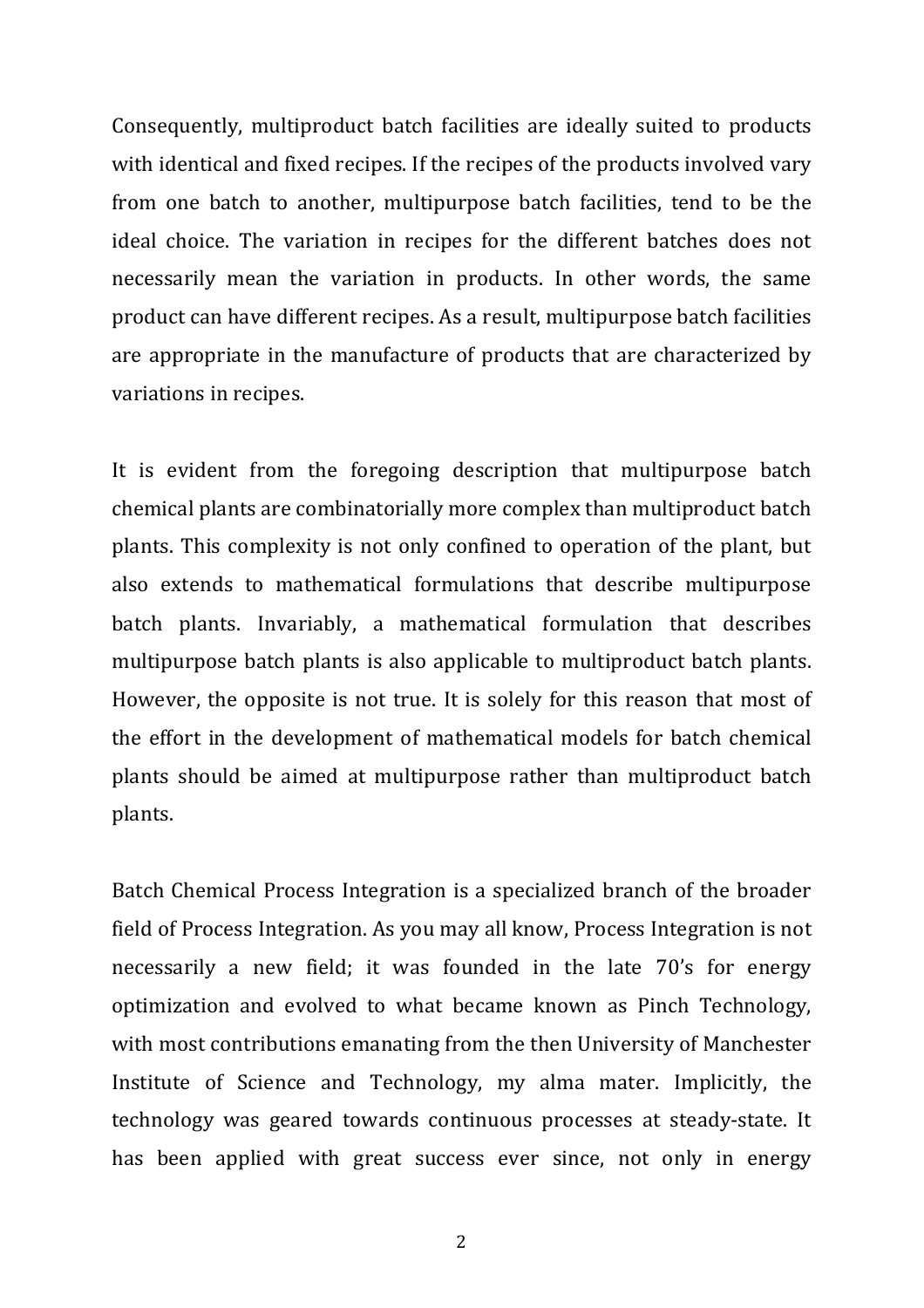optimization, but also in resource conservation. However, there is always an aspect of this success that is rarely reported in literature. Steady-state, which is very close to the heart of every chemical engineer, does not actually exist – certainly not by itself. At the very best, it is only with the aid of advanced control systems that steady-state can be realized. Consequently, it is automatic control that is behind the success of Pinch Technology. That observation implies that there exists a confluence between process integration and automatic control. So, I belong to this family.

## **PROCESS INTEGRATION IN BATCH PROCESSES**

But let me hasten to qualify that relationship. Batch processes are fundamentally distinct from continuous processes, in the sense that, even with the most advanced of control systems a batch process will never attain steady-state. These operations are inherently dynamic. The implication, therefore, is that any technique or mathematical model developed for a continuous process cannot be directly applied to batch plants. This distinction is also true for control systems. A control system that is well suited to continuous processes would require prior adaptation before application to batch processes. This is just the tip of the iceberg.

The unique complexities that characterize multipurpose batch plants deserve a dedicated mention here. In the main these pertain to *Time*, *Intrinsic Uncertainties, Operational Philosophies and Nonlinearities.* 

*Time*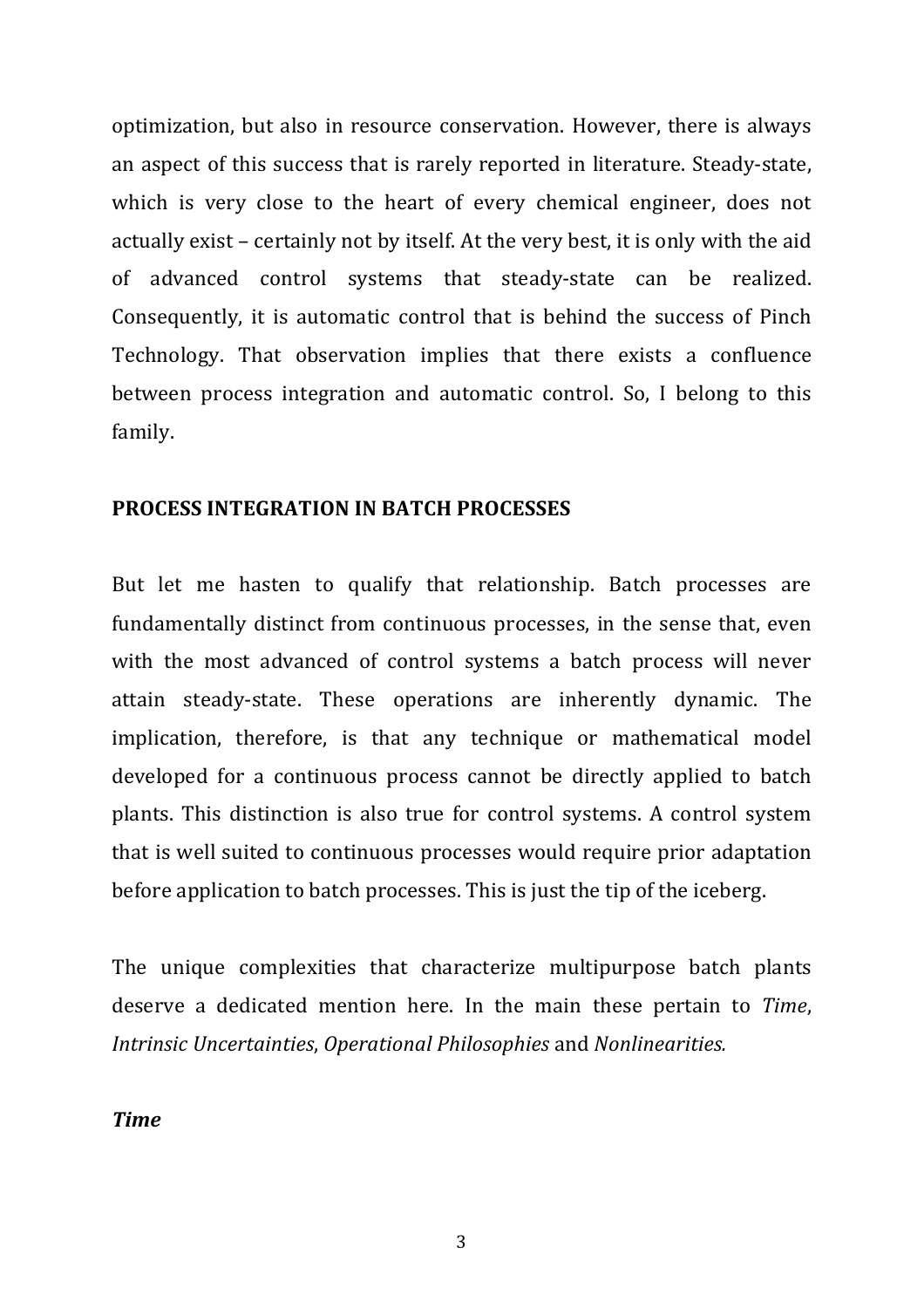In understanding the implications of time, we should accept the definition of a batch process as that which has to follow a predefined sequence of discrete tasks from raw materials to final products. In reality, it is the discreteness of tasks that differentiates batch processes from their continuous counterparts. The discreteness of tasks implies that time is distributed throughout the process and cannot be frozen. Consequently, it is paramount that time is addressed in an almost exact manner in describing batch chemical processes. Any attempt that seeks to bypass or override this fundamental feature of batch processes is likely to fail at worst and be too inaccurate at best. Capturing the essence of time, commonly known as scheduling, is arguably one of the most challenging aspects of batch chemical process integration.

In published literature there exist 3 types of methods in which the influence of time is handled. The first type involves the use of time average models (TAMs) which ultimately treat batch plants as pseudo-continuous operations. As aforementioned this cannot yield results that are a true representation of reality insofar as it attempts to describe batch processes. The second type treats time as a fixed parameter that is known *a priori* with no opportunity for change within the time horizon of interest. The main drawback of this approach is that true optima associated with treating time as a variable rather than a parameter are likely to be overlooked. The traditional graphical targeting techniques on which process integration is founded are highly amenable to these 2 types of methods, since they treat time as a suppressed dimension in the analysis. This consequently allows the analysis to be confined to 2 dimensions, which is an inherent feature of most graphical techniques. The third type of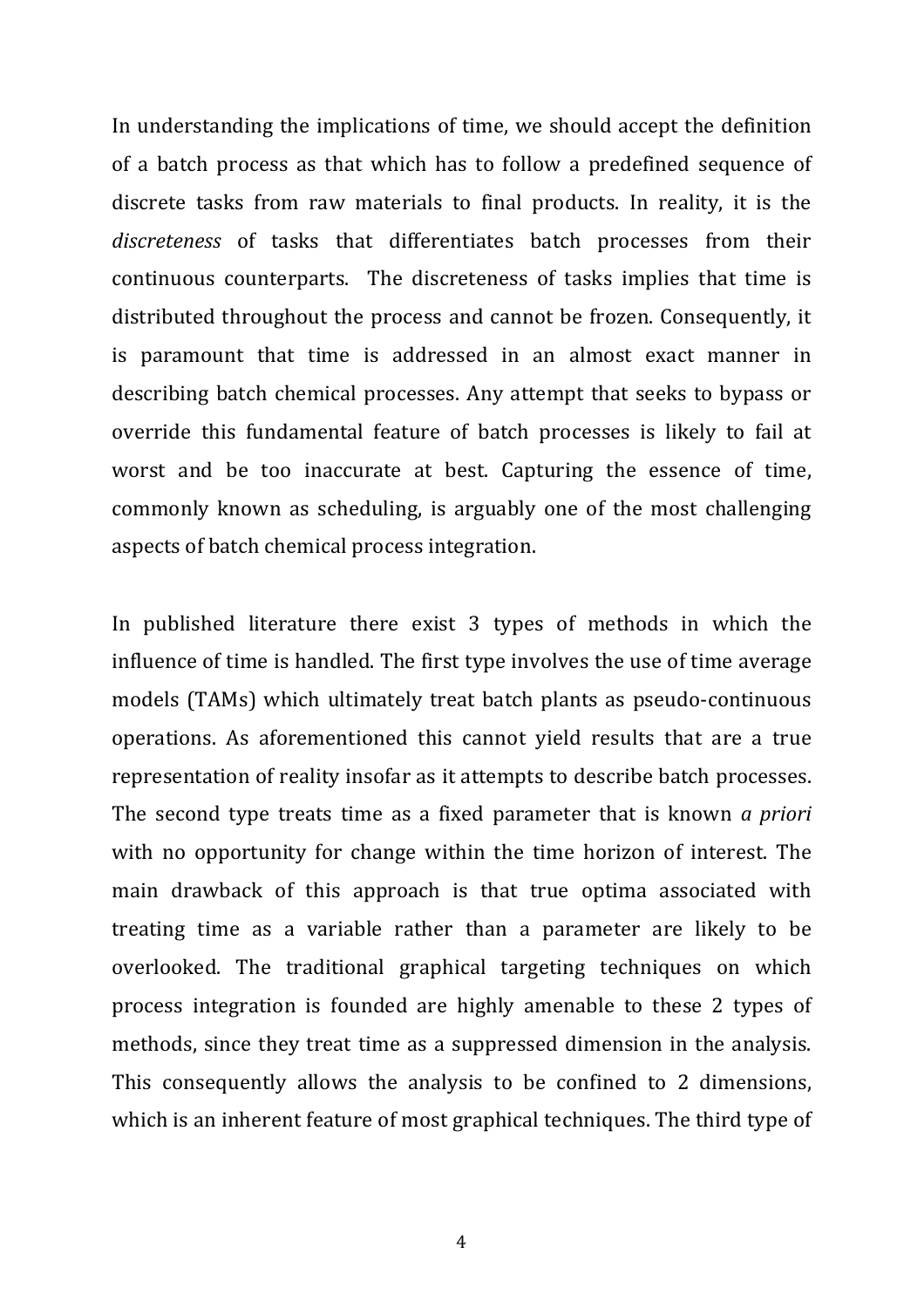methods treats time in an exact manner by allowing it to vary in search of a true optimum.

Needless to mention, the exact capturing of time presents further challenges in the analysis. Fundamentally, a decision has to be made on how the time horizon has to be represented. Early methods relied on even discretization of the time horizon, although there are still methods published to date that still employ this concept. The first drawback of even time discretization is that it inherently results in a significant binary dimension, particularly when the granularity of the problem is too small compared to the time horizon of interest. The fact that the scheduling problem is a proven NP-Hard Problem suggests that an increase in binary variables renders the problem unsolvable in polynomial time. The second drawback is that, in unit operations where time is likely to vary with the amount of material processed, this technique is not readily usable. A typical example here is distillation.

Recent approaches tend to adopt the continuous-time representation of the time horizon of interest wherein each time point along the time horizon coincides with either the start or the end of a task. In addition to accurate representation of time this approach results in a much smaller binary dimension. The significant drawback here is that the optimal number of time points has to be determined *a priori*, which involves a lengthy iterative process before solving the actual problem. Secondly, almost invariably, the sequence constraints are characterized by the Big-M formulation, which is a structural disadvantage. However, the Big-M in this formulation is deterministic and sufficiently tight, since it is always the time horizon of interest.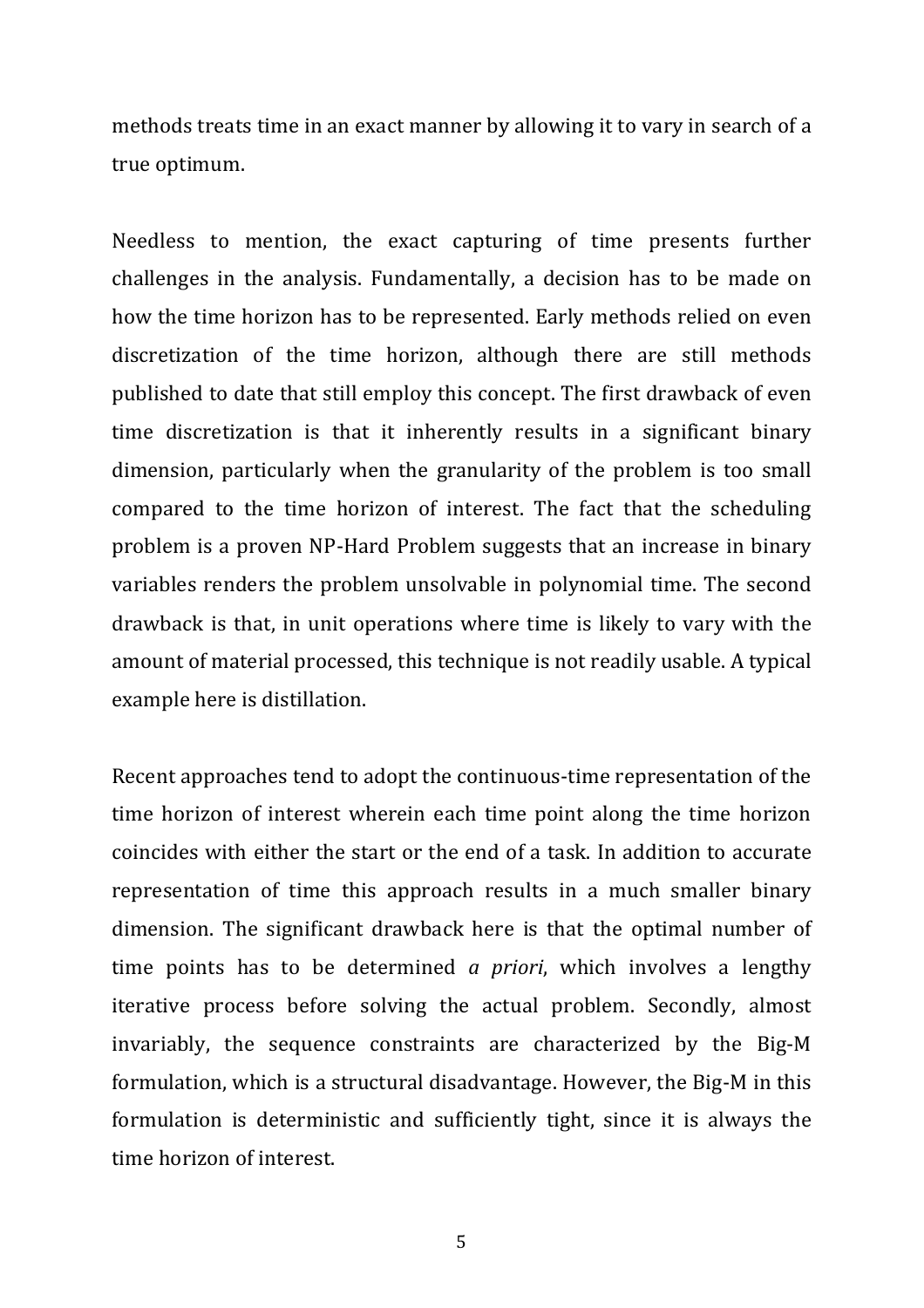Perhaps I should mention at this stage that, slightly more than a week ago we had a visit from two of the leading experts in this area at Wits University in Johannesburg, Professors Ignacio Grossmann and Larry Biegler from Carnegie Mellon University in Pittsbugh, USA. They tell me that some of the recent formulations using even discretization of the time horizon have outperformed the continuous-time formulations, which is the strongest sign to date that the even discretization of the time horizon could structurally superior to continuous-time, regardless of the number of binary variables.

### *Uncertainty*

Whilst all chemical processes entail an element of uncertainly due to unavoidable variations in raw materials, which have a direct influence in processing times, batch processes, in particular, entail a strong human intervention factor. This further compounds the aspect of uncertainty. The human intervention factor is, in most instances, a consequence of limited automatic control.

### *Operational philosophies*

As a way of debottlenecking the process, batch operations make significant use of intermediate storage or buffer tanks. These are either shared among various tasks within the process or dedicated to each stage. The use of storage is also dependent on the stability of intermediates. Unstable intermediates have to be processed immediately after formation, implying a near-zero residence time in storage. In the case of stable intermediates, the capacity of storage becomes a major constraint that has to be built into the model. Overall, there are at least six different operational philosophies.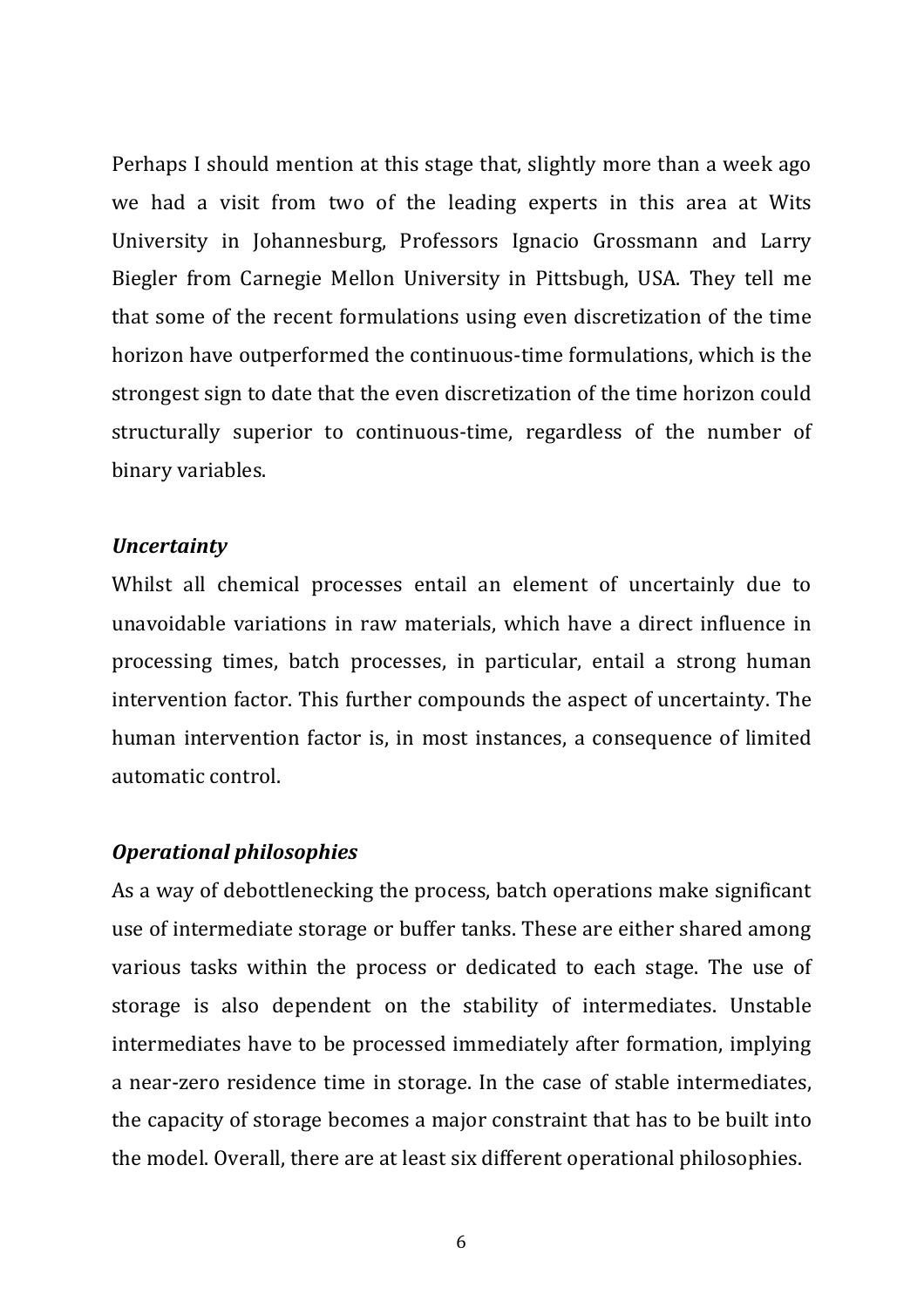## *Nonlinearity of constraints*

In modeling batch chemical processes, nonlinearities emanate from component material balances and reaction kinetics. In most instances the component balances can be linearized exactly, in the case of bilinear terms that entail at least one binary variable or inexactly, where bilinear terms involve only continuous variables. Linearization of the latter commonly makes use of over and underestimators, which generally yield reasonable convergence if the bounds are fairly tight. Glover transformation remains unrivaled as an exact linearization technique where binary variables are involved. Most of the reaction kinetics could be convexified without losing nonlinearity if global optimality is the main goal.

### **AUTOMATED CONTROL IN BATCH CHEMICAL PLANTS**

The problem that I have just described in sufficient detail, assumes some static set of conditions, like fixed mixing ratios and task duration times. In other words, it is a highly simplified problem, although it is still largely unsolvable. Otherwise, it would have been an ideal platform on which to build automatic control logic of practical relevance. Any control logic that is based on a deterministic schedule cannot handle the intrinsic complexities of the dynamic and agile environment.

#### **THE CONCLUSION**

In conclusion, the problem that is yet to be solved is the one involving scheduling and process control within a comprehensive framework. If it is indeed true that time, hence the schedule, is the core of any batch chemical